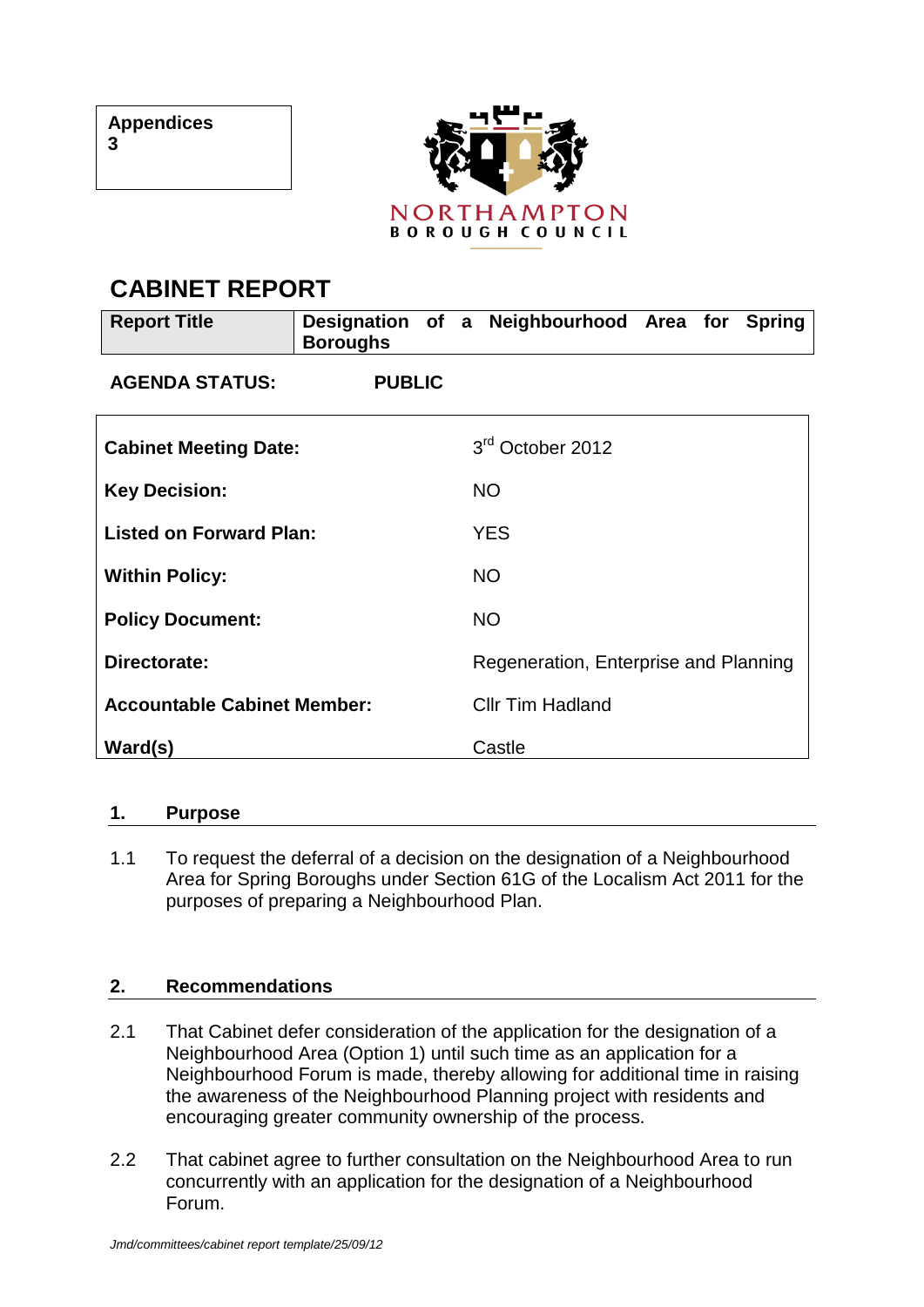2.3 That Cabinet note the formal processes undertaken by Northampton Borough Council to publicise the application to date and the associated resource to enable formal feedback to the DCLG, as per the requirements of the frontrunner grant.

## **3. Issues and Choices**

## **3.1 Report Background**

## **Introduction:**

- 3.1.1 The provision within the Localism Act, relating to neighbourhood development plans has now been enacted. The *Neighbourhood Planning (General) Regulations 2012* [The Regulations] were brought into force on the 6<sup>th</sup> April 2012. This means that Northampton Borough Council now has a duty to assist groups wishing to progress Neighbourhood Plans, and determine the applications for Neighbourhood Areas and forums (where required).
- 3.1.2 Northampton Borough Council is presently progressing three Neighbourhood Planning "Front Runner" projects, of which Spring Boroughs is one. The Front Runner programme is for communities and Local Authorities to test and learn from the process. The projects each attracted £20,000 to assist with the process of producing a plan. It is important to note that the funding is not conditional on producing a Neighbourhood Plan if, during the project, it emerges that this is not the right course of action for specific areas. However, the reasons why must be reported to the DCLG.
- 3.1.3 Neighbourhood Planning is a key tool within the Localism Act to enable communities to have a greater say over the development that happens within their local area, such as what new development may look like and where new services could be located. Unlike the plans that the council produces, Neighbourhood Planning is optional. Furthermore, Neighbourhood Planning is not a process that should be led by the council; it must be owned and led by the community in partnership with the authority who will provide technical planning guidance and support.
- 3.1.4 Whilst it is not an essential requirement of the Front Runner funding to produce a Neighbourhood Plan, the Council believe that it is vital to ensure that all the Front Runner groups and the Planning Department follow the regulations and prescribed procedures as closely as possible. This will help to ensure any groups wishing to explore Neighbourhood planning in the future can be served effectively.
- 3.1.5 Northampton Borough Council has made the intention to comply with the regulations clear to all front runner groups. Spring Boroughs is the first of the three projects to enter into a formal stage, through making an application to designate a Neighbourhood Area. This stage has produced a number of key learning points for the council, including a number relating to communication, publicity and ownership of the project.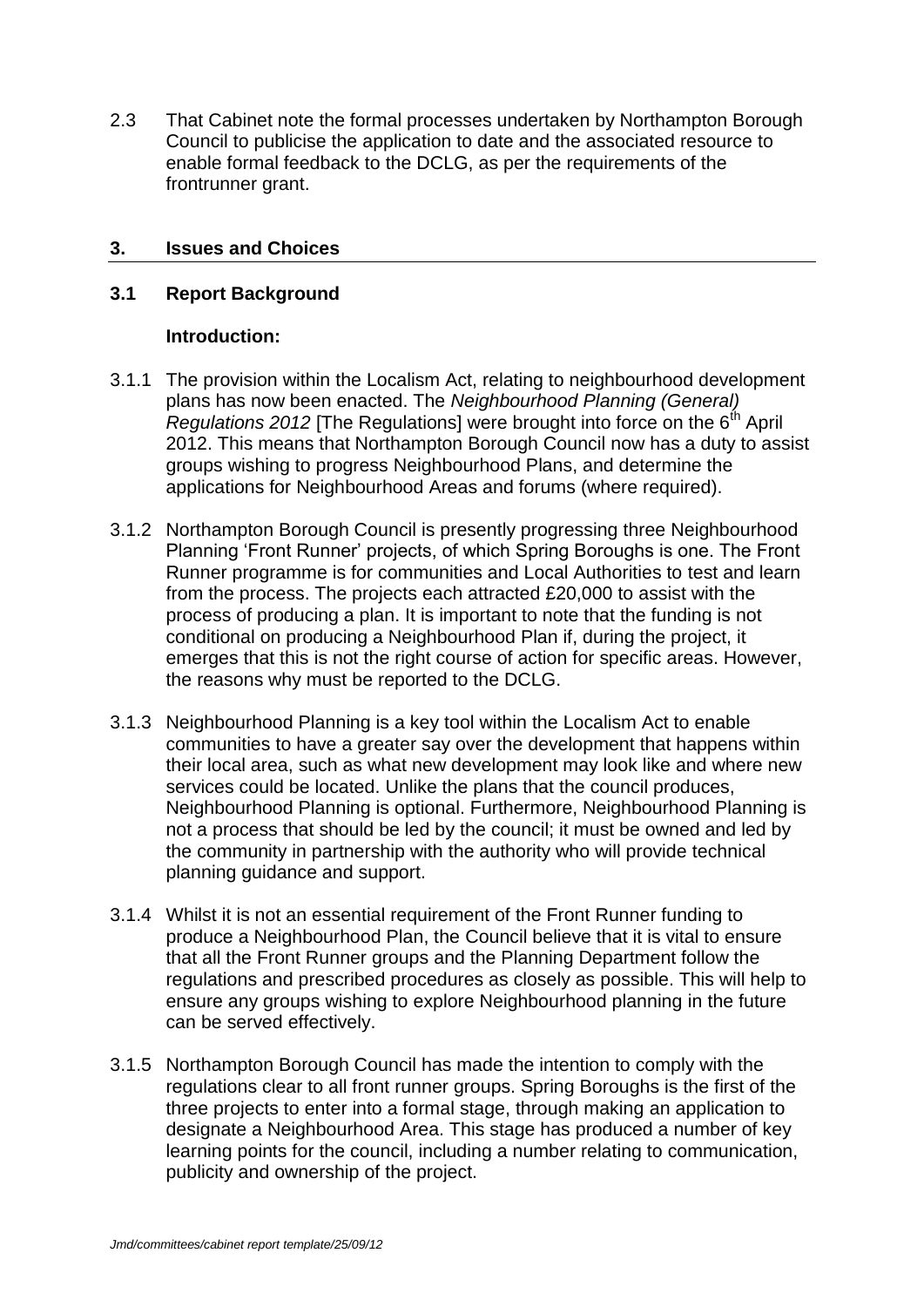# **Neighbourhood Planning Process:**

3.1.6 The stages for producing a Neighbourhood Development Plan for Spring Boroughs are outlined below. Following the process will ensure that, should the community determine that a Neighbourhood Plan is the correct planning tool, that the plan can be found legally "sound" and become part of Northampton"s Local Plan. The main stages are as follows:

**Stage 1:** An application for a Neighbourhood Area is made to Northampton Borough Council for determination. The [Borough] Council must ensure that Neighbourhood Areas do not overlap, as no more than one Neighbourhood Development Plan may be made for an area.

**Stage 2:** Following the designation of the Neighbourhood Area, an additional application is made by the group to become a Neighbourhood Forum<sup>1</sup>. There are specific criteria that a Neighbourhood Forum must meet that are set out within the Localism Act, such as the minimum membership requirement of 21 people.

**Stage 3:** Once the Neighbourhood Area is designated, the 'Qualifying Body'<sup>2</sup> prepares the draft plan or order. This stage includes consultation with residents and businesses within the plan area, and areas that may be affected by the plan.

**Stage 4:** Northampton Borough Council checks conformity with the basic procedural requirements, such as conformity with planning policy, for example the Central Area Action Plan, the Joint Core Strategy, the National Planning Policy Framework, and legislation as appropriate.

**Stage 5:** If the Plan is considered to be in conformity with policy and legislation, Northampton Borough Council appoints an independent examiner to carry out an examination on the plan, including the possibility for a hearing of oral evidence. This check further ensures the plan conforms to policy, legislation and that it is not in breach of EU legislation

**Stage 6:** Subject to the examiner"s recommendations, Northampton Borough Council decide the appropriate course of action. If the examination finds that the plan satisfies the requirements, Northampton Borough Council must plan, publicise and hold a referendum for the plan. If the plan is not fit to proceed to referendum, or is rejected at a referendum, the process must start again.

3.1.7 On the  $8<sup>th</sup>$  May 2012, Northampton Borough Council received an application from the groups associated with the Spring Boroughs Neighbourhood Front Runner Area to designate a Neighbourhood Area (Stage 1). This application was made with assistance from the Borough Council with regard to the information that it must contain to meet the legal requirements. The application area mirrored that submitted with the successful bid for Front Runner funding and a copy is included as Appendix 3. This application forms the first stage in the production of a Neighbourhood Plan.

 $\overline{a}$ 

 $<sup>1</sup>$  This only applies where there is no Parish Council</sup>

 $2 A$  Qualifying body is always Town/ Parish Council in an area that has one.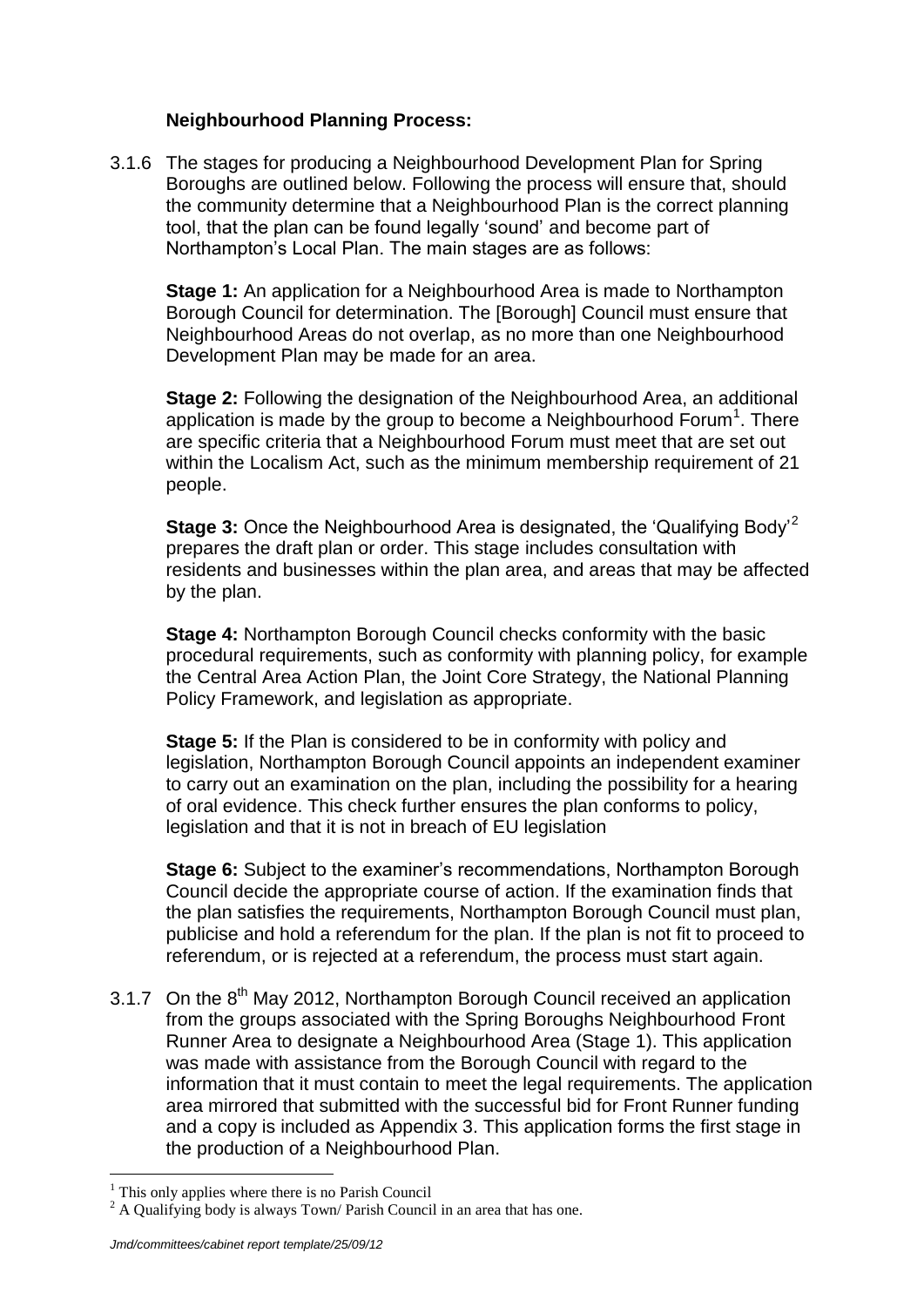3.1.8 Northampton Borough Council advertised this application as per The Regulations for just over six weeks between May and July 2012.

#### **3.2 Issues**

#### **Plan area:**

3.2.1 Under the Localism Act, 61G (5), Northampton Borough Council is required to designate a Neighbourhood Area for the purposes of Neighbourhood Planning or to publish reasons for refusal if a valid application is received. Should it believe that an area is unsuitable, the Council should:

> *"exercise their power of designation so as to secure that some or all of the specified area forms part of one or more areas designated as Neighbourhood Areas"*

- 3.2.2 It is, therefore, important that the advertising of the application to designate the area brings about both the intention of a group to produce a Neighbourhood Plan and secondly, the area that a plan should relate to. By placing the duty to publicise the application on the council, there is a safeguard that the community are properly informed about the intention and that the area submitted reflects their neighbourhood.
- 3.2.3 Before advertising the area, there are a number of checks that should be made to ensure that the application is valid. These include ensuring that:
	- A) The area does not overlap with another Neighbourhood Area
	- B) That the group making the application is, or is capable of becoming a qualifying body.
	- C) That the application contains a map
	- D) That the area is suitable for Neighbourhood Planning
- 3.2.3 As part of the Front Runner project, the Council considers it is important that the area proposed does not overlap with other CAAP development policy areas (and the Enterprise Zone) and has the ability to deliver the criteria of Policy 24. This is to ensure clarity and consistency with the strategic policies of "higher order" plans and to help focus the project through minimising the number of policies to which the Neighbourhood Plan would need to be *in general conformity.*
- 3.2.4 The application area submitted (see Appendix 3) incorporates the whole of the CAAP policy area, in addition to a small area to the south of Spring Boroughs around St Peter"s Church. The inclusion of this area for the purposes of publication was agreed, as throughout the collation of evidence to support the CAAP, a reoccurring theme and point of interest was the rich historical assets of the area. This area falls into a project initiative known as "the Heritage Gateway", but is not a policy within the present Development Plan.
- 3.2.2 The Application Area met the general criteria that the council has outlined. However, responses to the publication of the area have been very limited in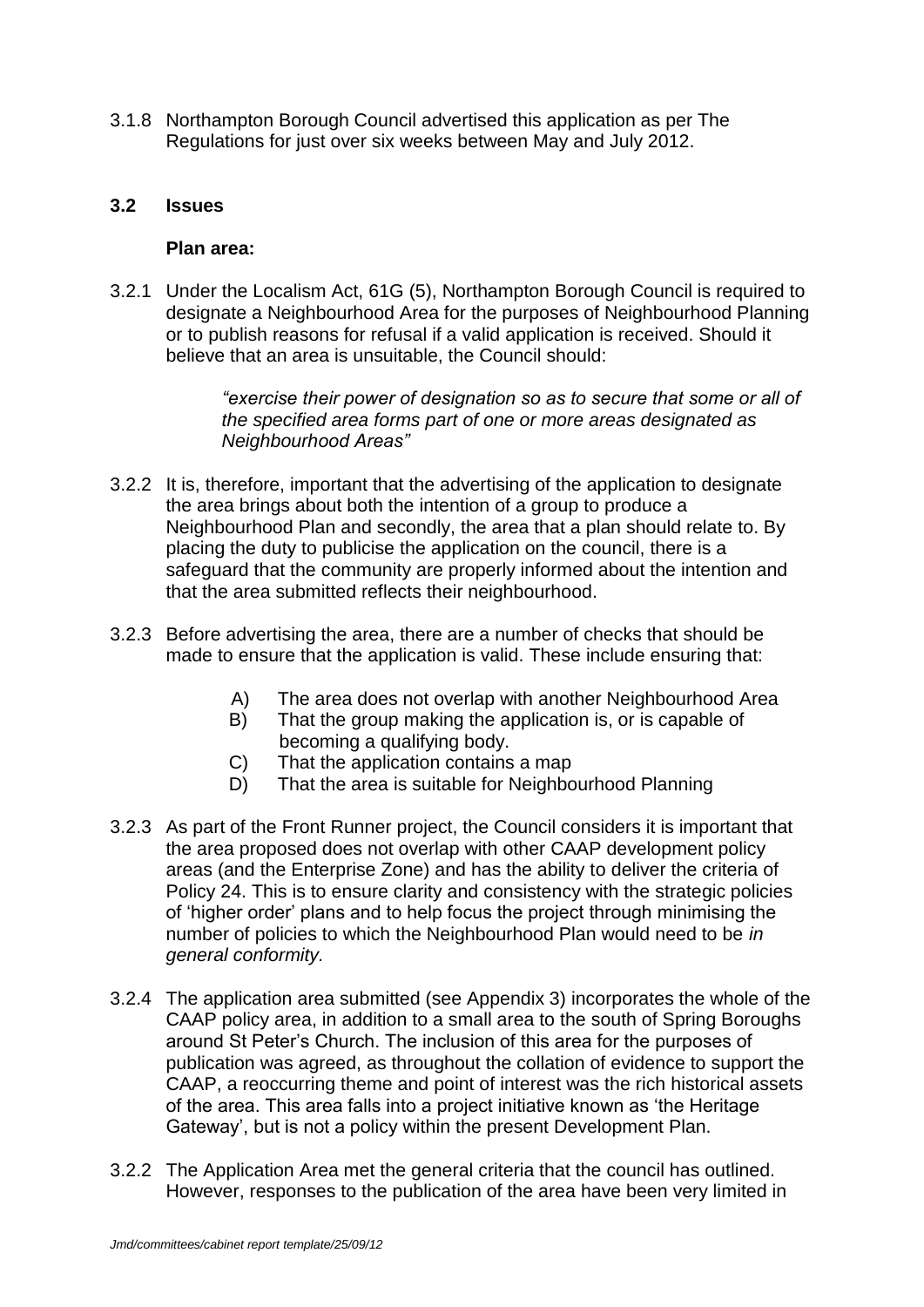particular from organisations that operate within Spring Boroughs. Many of the responses made have come from statutory government bodies. Of the responses made by organisations from Spring Boroughs, including those that made the application, there was a desire to designate the Sol Central leisure complex into the Neighbourhood Plan area; this proposal is discussed further in Option 4 (section 3.3).

# **Designation and Relation to Forum:**

- 3.2.3 Within Spring Boroughs, the designation of a Neighbourhood Area is particularly important. This is because an area must be designated before a Forum may be formally constituted (stage 2). A constituted Neighbourhood Forum that meets the conditions prescribed within the Localism Act (61F) is the only group that may prepare a Neighbourhood Plan.
- 3.2.4 A significant element of the bid to DCLG to secure front runner funding was based on the creation of a representative Neighbourhood Forum, which includes a significant proportion of residents of the area. The intention of this was to enable greater ownership of any future regeneration projects by the whole community, in accordance with the Localism Agenda. Northampton Borough Council, within this bid, acknowledges that resident engagement and empowerment will be vital to achieving a vibrant Neighbourhood at the heart of the town.
- 3.2.5 The timetable of submitting the application, supported by the Planning Department, was intended to help facilitate and retain momentum in drawing a forum together for the area. It was acknowledged that without a defined area, it would be difficult to gain interest of a community who are traditionally perceived as hard to reach. However, this must be balanced against community ownership of the Neighbourhood Planning process.

#### **Community Involvement and Engagement:**

- 3.2.6 One of the vital elements of Neighbourhood Planning, regardless of the area, is the involvement and engagement of the whole community. The buy-in of residents to the process is tested at a number of different stages, not least the requirement of the final plan to be approved via referendum by the majority of those voting. The role of the Planning Department in Neighbourhood Planning is somewhat different to that which would be expected if the area was subject to master-planning, a Supplementary Planning Document or other process that the Council has a duty to lead. In Neighbourhood Planning, the planning department is expected to provide technical advice and guidance to the Forum preparing the plan; the council is not expected to lead the process or gain the support of the community for the process: that is the duty of the forum.
- 3.2.7 It should be noted that the Spring Boroughs Neighbourhood Front Runner project varies slightly from other proposals that may come forward directly from the community, as the Council assisted with securing the funding for the project and helping to determine the parameters of the project (see Neighbourhood Area above). Furthermore, as a significant landowner within the area, the involvement of different Council Departments will need to be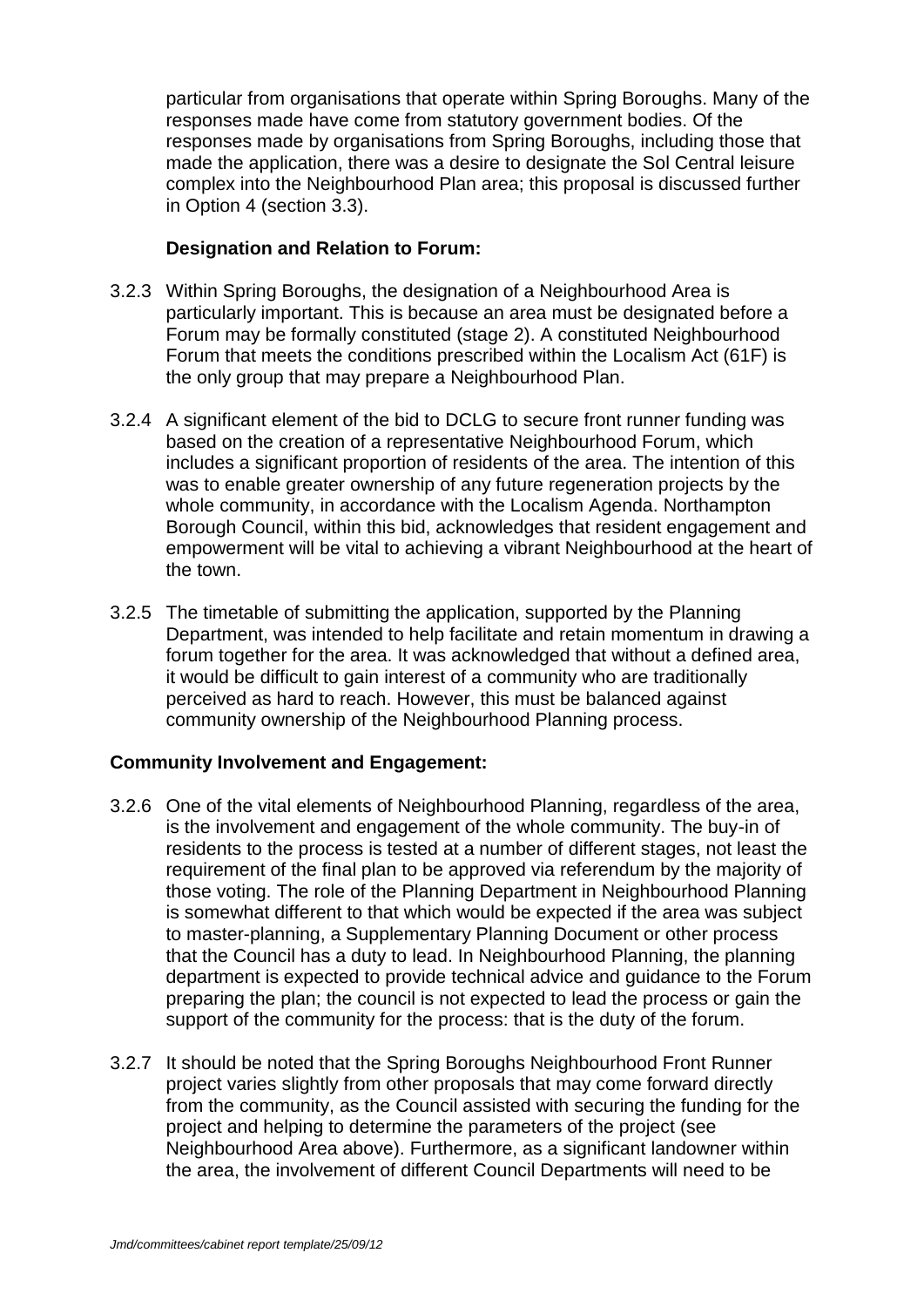factored in to the governance and constitution of the Neighbourhood Forum as a landowner interest.

- 3.2.8 During the advertisement of the application, it became apparent that there is confusion among the community, including those organisations party to the bid, with regard to who is responsible for writing the plan and the statutory stages, why a Neighbourhood Plan is being prepared and why the council is not preparing this work of its own accord (see Appendix 2). It will be absolutely vital to the success of a Neighbourhood Plan (or community owned plan) that a wider sector of the community are involved in the process and that the roles and responsibilities of the different partners are clearly defined.
- 3.2.9 Furthermore, the strong community networks through organisations such as the Residents" Association, Kingdom Life Church, the Children"s" Centre and Spring Lane School, were not effectively utilised in terms of raising awareness of the plan process including advertising the community training day by the charity Planning Aid. It is considered that raising awareness and ownership by the whole community will be vital in moving forward that the capacity and reach of these existing and trusted organisations.

# **3.3 Choices (Options)**

- 3.3.1 As a Front Runner project, and acknowledging the need for significant community buy-in to the Neighbourhood Planning Project, there are a number of different options for the designation of the area. As one of the first nonparished areas within the country to undertake this process, it is important to note that learning and reflecting on current practice and ways of working and altering these is a valid outcome in its own right. When considering each option, regard must be had to the desirability of designating an area that is both suitable for plan making and an area that will have buy-in from the whole of the community of Spring Boroughs to allow them to deliver the requirements of CAAP Policy 24, in addition to their own vision for the area.
- 3.3.2 For all the alternative options, other than deferring the designation at this time, a minor amendment is proposed to incorporate Marefair into the Neighbourhood Plan area. This will ensure that the Neighbourhood Plan Area adjoins the Town Centre Business Improvement District (BID) and that the Neighbourhood Plan forms an important part of the consultation work for developing an Inner Ring Road SPD, which will help to address matters of pedestrian access and connectivity between Spring Boroughs and the Town Centre. It is not considered that this amendment fundamentally changes the publicised area, and is for the purposes of consistency with the CAAP.

#### 3.3.3 **Deferral of designation for the Neighbourhood Area- Option 1 (Recommended):**

3.3.4 A refusal of the current application is not considered a legally robust option due to the requirement of securing a suitable area for Neighbourhood Planning (see para. 3.2.1). However, the Council is concerned about the levels of community engagement to date. Therefore, it is recommended that cabinet defer the designation until such a time as the formal application for the forum is made and ready for determination.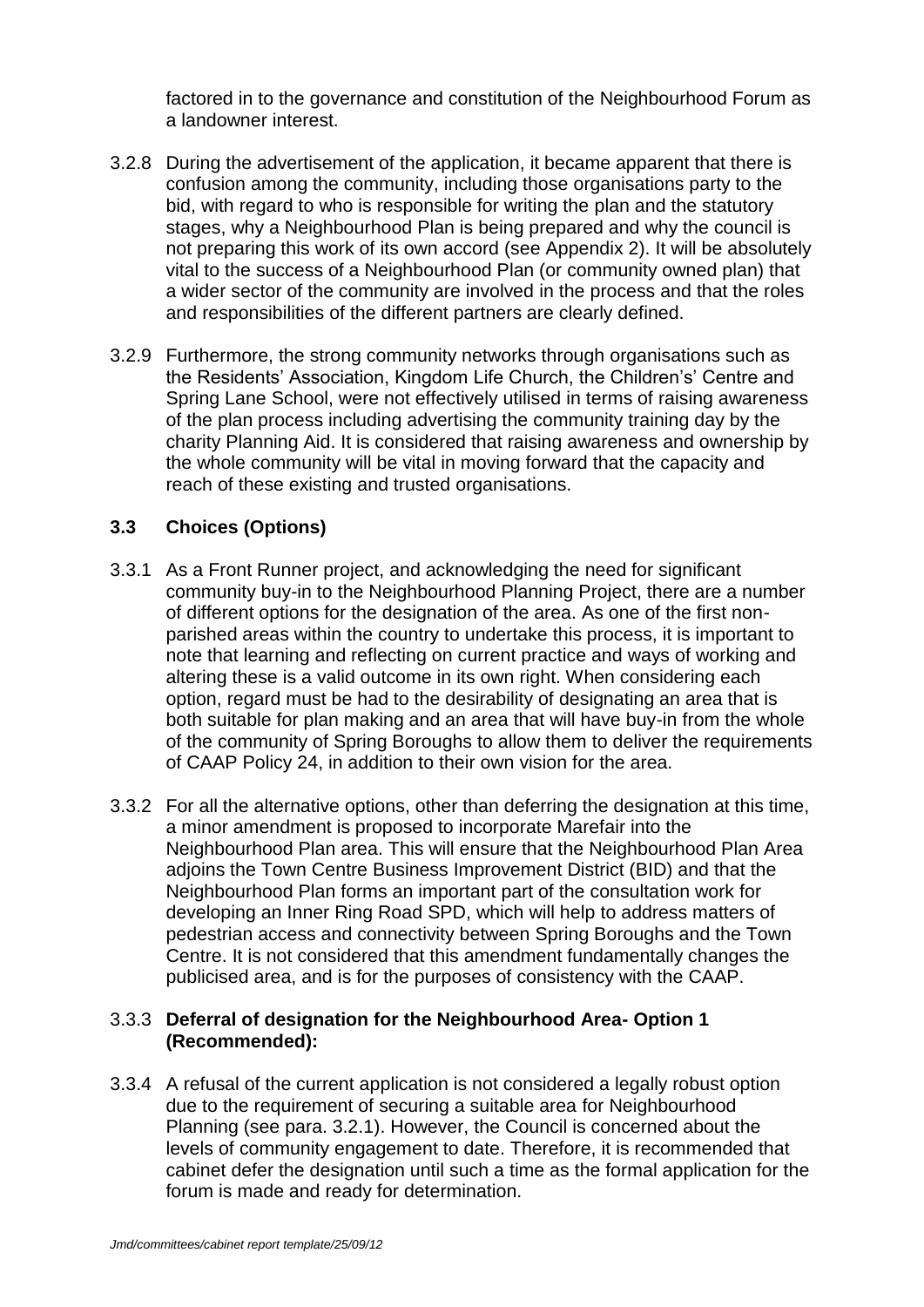- 3.3.5 Deferral should not be perceived as a withdrawal of commitment to Neighbourhood Planning in the area, but a response to the recognised importance of ensuring that there is greater buy-in and understanding about the process of Neighbourhood Planning for Spring Boroughs. It is proposed that by choosing to defer the designation at this time, that the council would re-open the consultation on the area to run alongside the publication of the application to become the Neighbourhood Forum. This will provide residents and other interested parties an opportunity to comment on both the plan area and the suitability of the group. Since the advertisement of the application for Spring Boroughs, it should be noted that many areas have since chosen to run the consultations on the area and forum concurrently.
- 3.3.6 As a Front-Runner project, the planning department has learnt significant lessons with regard to how it can raise awareness in the community about Neighbourhood Planning and the community involvement required to make a successful impression regarding the designation of a Neighbourhood Plan area. This includes:
	- additional written resources required to help interested parties be involved in the process, such as a series of leaflets that explain the different stages of the process
	- a dedicated area of the Planning Policy website to the plan and;
	- the need to display the area in site notices and posters.
- 3.3.7 In relation to officer involvement within the application process itself, for future areas it will be important to allow the community additional time to prepare the application and to develop their own publicity and engagement strategy to publicise their intention to produce a Neighbourhood Plan to residents of the [proposed] area, and the benefits that this will bring. For areas without a Parish Council, the additional time is vital for securing the interests of at least 21 people for the forum, without which the plan cannot proceed.
- 3.3.8 During the publication period, only 7 formal responses were received. These were predominantly from statutory organisations providing additional planning advice for the preparation of the plan; none of the responses were from individual members of the community. Whilst response levels to area applications are generally low, informal phone calls and approaches to the council, coupled with the difficulty of accessing existing community networks to advertise events, could prove to be a significant barrier to the proper progress of the plan. Furthermore, despite the organisation of events to help the community prepare a response, there were no members of the community present who were not party to the original bid
- 3.3.9 It is noted that the current application has led to an impression that Northampton Borough Council is responsible for the plan and the planning process. By designating the current area (or seeking to amend the current area- options 2-4) at this time, it is unlikely that this belief can be altered. This raises significant concerns regarding the ability of the planning department to remain impartial in the process and to only provide technical planning advice to the Neighbourhood Forum. However, through deferring the designation and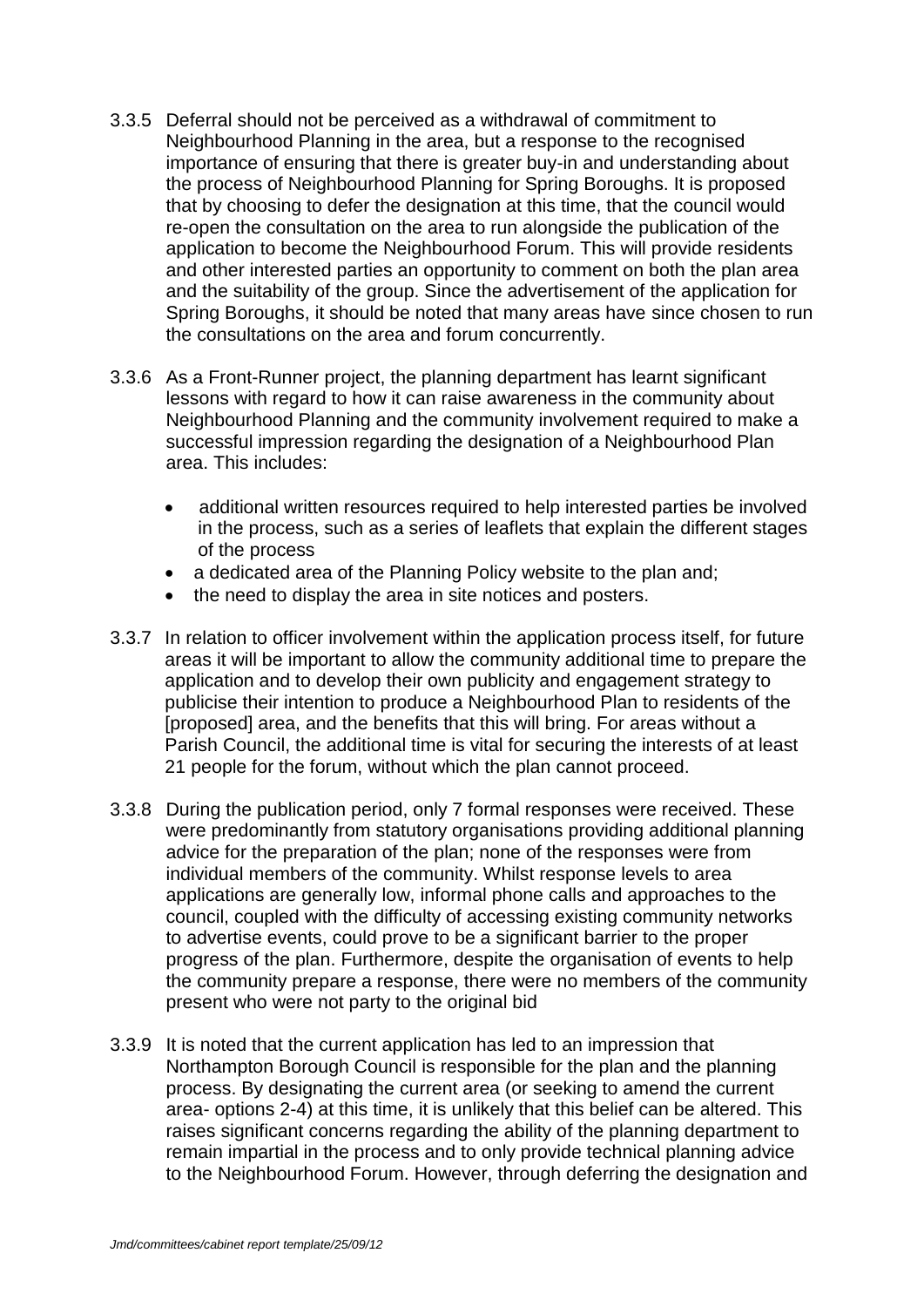allowing an additional consultation period to run concurrently with the Neighbourhood Forum application, it is believed that this can be overcome.

- 3.3.10 Moreover, since the application was publicised, Spring Boroughs has been identified as one of 24 groups that are eligible for intensive support from the charity Planning Aid. Planning Aid has significant experience working with Front Runner projects on Neighbourhood Plans and could bring their knowledge and experiences of the process to assist the group. It is understood that the coordinator is presently contacting groups such as the Residents" Association to evaluate the levels support required. A deferral of the current application would allow Planning Aid to work with the community to enable them to own the process from Stage 1. This is likely to lead to the formation of a strong, representative Neighbourhood Forum to take the plan forward.
- 3.3.11 A deferral, including re-advertising the application, would have some additional costs associated, estimated to be approximately £300 plus staff time. However, it would provide a stronger platform for the preparation of a plan. Furthermore, some of the costs associated with advertising the plan and designating the area may be claimed back from the DCLG meaning that the direct financial implications on the council will be minimised. It should be noted that none of the process in advertising this first stage of the application has been met from the grant award, and the council still holds the £20,000 for the preparation of the plan.
- 3.3.12 The powers of designation mean that Northampton Borough Council should seek to secure an area. A careful balance must be struck between approving an area that the community has not brought into and ensuring that the community have proper ownership of the process. If the community do not understand the process and the relationship of their plan with those produced by the council there will be significant complications later in the planning process and confusion between roles may become even greater. This option recognises the importance of community buy-in and governance and, that the progress towards a representative forum has been slow, but that to refuse the application would not be a legally sound approach.
- 3.3.13 It is noted that there may be some disappointment that the area has not been designated at this time. However, comfort should be drawn from an amendment to the CAAP which sets out in the statutory plan the commitment to producing a Neighbourhood Plan for the area (para 6.7.10). Furthermore, the Council remain committed to ensuring that an appropriate area is designated in the future, in partnership with the Forum, to allow a Neighbourhood Plan (or similar) to be delivered. The Planning Department is continuing to identify emerging best practice and additional sources of support for the groups.

#### 3.3.14 **Designate the CAAP Policy Area (Policy 24) as the Neighbourhood Area-Option 2**

3.3.15 Policy 24 is the strategic policy within the CAAP and sets out the development principles for delivering regeneration in the Spring Boroughs area. The policy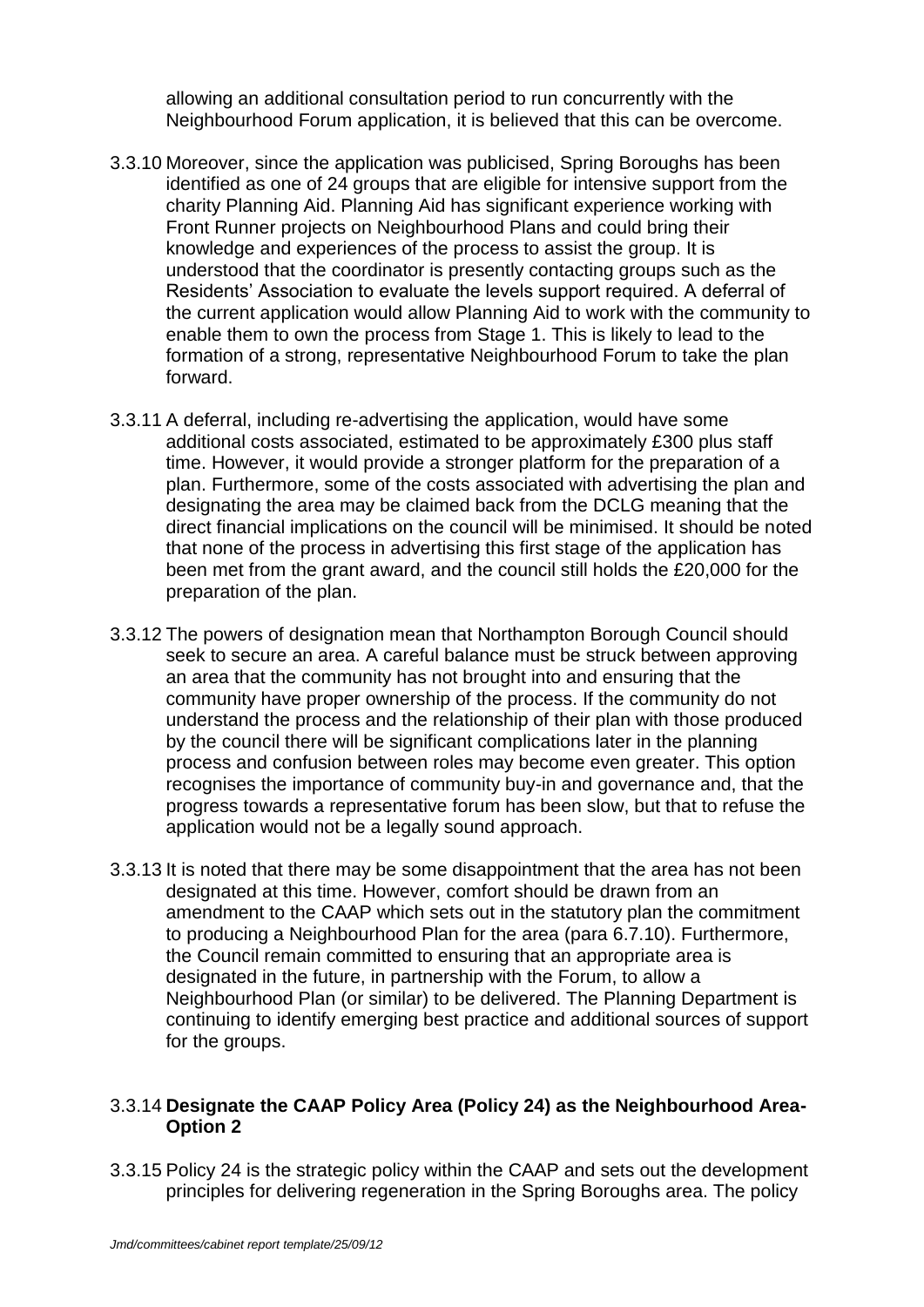area is largely focused on the core housing area, in addition to the employment area to the North. The policy area has been consulted on extensively through the CAAP process (such as the pre-submission document), although not directly for the purposes of Neighbourhood Planning.

- 3.3.16 The CAAP plan area excludes St Peter"s Church and the land to the South of Marefair, which are included as part of a community led initiative known as the "Heritage Gateway". In order to secure this option, although not specified within The Regulations, it is advisable to issue a refusal of the current application and then to secure this area under the Council"s Powers of Designation. This is due to a recent case in High Wycome with regard to the interpretation of part 61G (5).
- 3.3.17 Although this option would secure an area for Neighbourhood Planning, it would not address concerns with regard to community ownership of the plan, the low levels of response, nor would it seek to include the heritage assets that were of particular value of the organisations that worked with the Council to place the bid. Moreover, this option may create further confusion amongst the community with regard to the plan"s ownership, particularly given the delicate relationship that the Council has with this community.
- 3.3.18 Furthermore, consideration should be given to the desirability of using the heritage assets as a point of interest for investment in Spring Boroughs and as a method of engaging the community. The CAAP policy sets out the requirement to enhance the setting of the Castle Mound and Grade II Listed Castle Hill URC and it is noted that St Peters Church forms part of a "heritage" triangle and gateway to the town. However, the exclusion of St Peters from the Neighbourhood Area would not prevent a general policy supporting the creation of a heritage gateway or a more specific policy with regard to the frontage along Marefair.

# 3.3.19 **Approve the area as published (no amendments)- Option 3**

- 3.3.20 The Application published for consultation included minor amendments to the Neighbourhood Plan Area submitted with the DCLG bid before the publication of the application, including the incorporation of St Peters church into the proposed area. This area was largely determined by the council but in collaboration with members and representatives for the community group for the purposes of consultation. The area reflects the CAAP Policy area, plus the land associated with St Peters church to facilitate the heritage gateway and enable the interest in the Castle Site to help build consensus and provide interest in the early stages of the project.
- 3.3.21 The designation of the area was conditional on responses received to the publication and due regard must be given to the low levels of response, of which the majority were from statutory consultees. Furthermore, as indicated within Option 1, there appears to be some confusion within the community with regard to the ownership of the plan and who should be fulfilling this role. Since the publication of the area, little progress has been made in developing a forum that would fully meet the requirements of the Localism Act. The Council, together with the elected members of the ward and a representative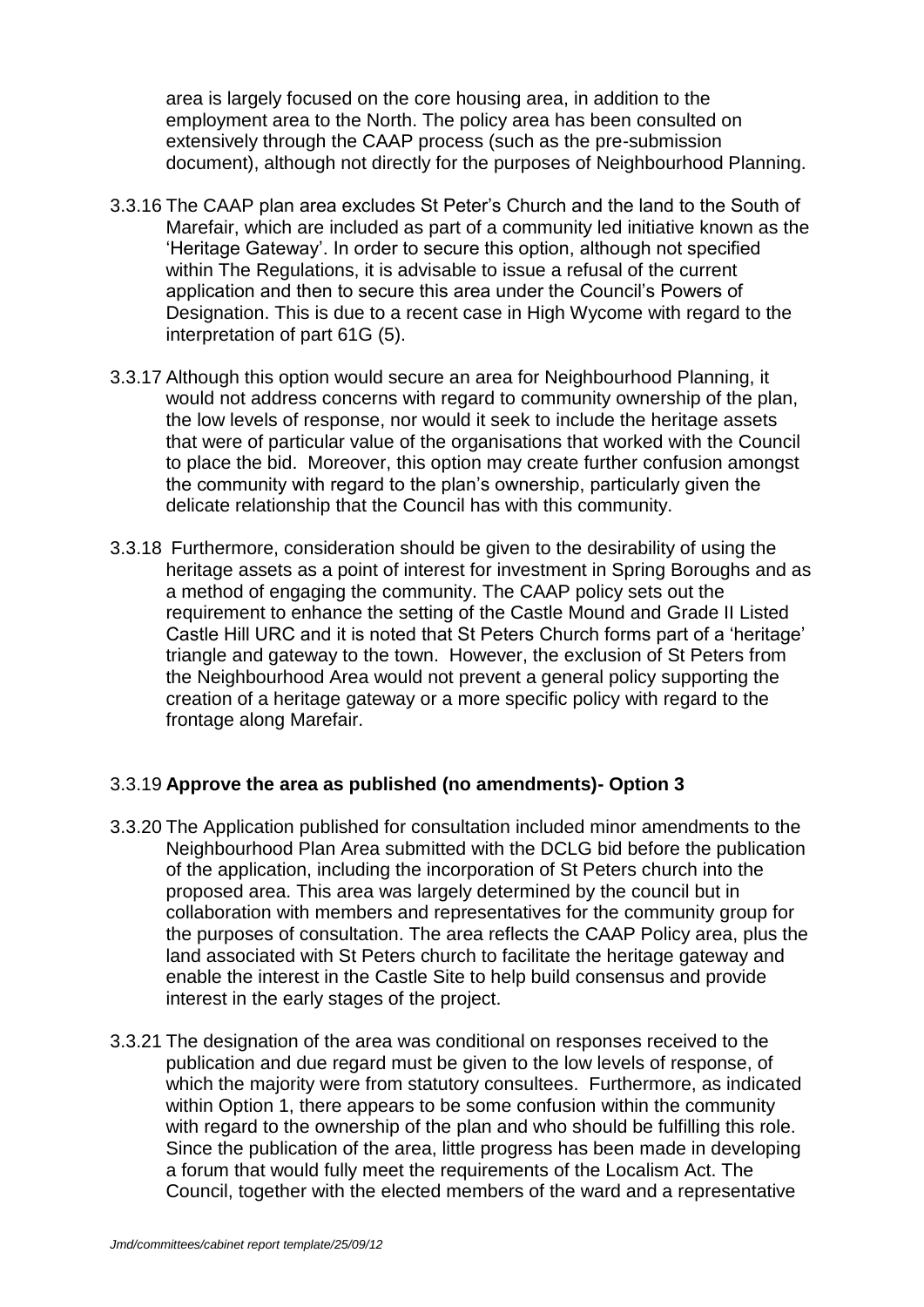from the URC Church, are looking into options for providing a chair for the group; a resolution has still not been reached.

3.3.22 Whilst designating the area as published would secure an area for Neighbourhood Planning that meets the Council"s objectives of the Central Area Action Plan it is not one owned by the community. If Neighbourhood Planning is to succeed, it is essential that the community are engaged within the whole of the planning process. The designation of this area would not assist with this, nor would it meet the desire from some of the organisations that responded to incorporate Sol Central.

#### 3.3.23 **Approve the area for consultation, with minor amendments (inclusion of Sol Central)- Option 4**

- 3.3.24 During the consultation period, 7 representations were received to the formal consultation (of which one was late). The process of consultation is discussed in 4.5 and a summary of the comments is included in appendix 2. Of those received requesting amendments to the area, three indicated that the land relating to the Sol Central leisure complex should be considered for inclusion. The main reason cited was the coherence of the area and opportunities for local employment in this site. Whilst employment cannot be secured through a neighbourhood plan, there may be opportunities look at the unit use classifications and how these can be managed to achieve the desired outcome.
- 3.3.25 The Sol Central Leisure Complex is identified as a "destination" building within the CAAP. It does not fall into any other policy area and therefore could be included if required. However, in doing so there would need to be a clear justification for this. Furthermore, during the consultation, it was noted that the management arrangements for the building are somewhat complex, with different franchises and lease terms operating. This may make it difficult to secure community engagement with businesses in the building and open up opportunities for change through a Neighbourhood Plan.
- 3.3.26 If the decision were taken to include Sol Central, further consultation advertising the change of area would be recommended to ensure that the area is sound and remove risk of later Judicial Review. It will be necessary to ensure that expectations about the site are managed and that the plan is focused on the planning matters within the CAAP policy, rather than management or service provision from the building.
- 3.3.27 However, should the community propose, with justified reasons an application that includes this area as a result of their own work on the plan, Northampton Borough Council would work with the community to help resolve some of the outstanding matters. Such a request would also come from a more representative forum.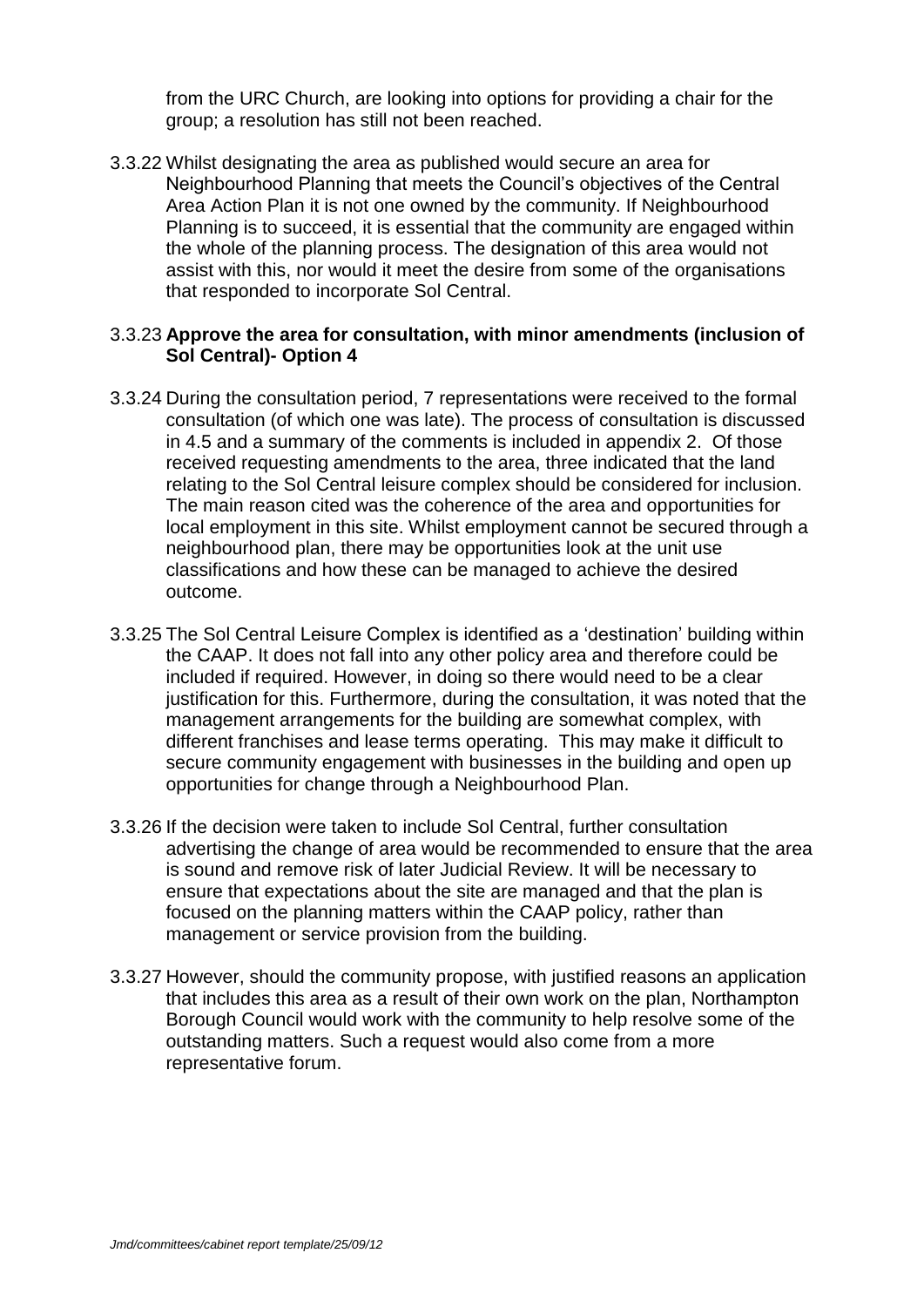# **4.1.1 Policy**

- 4.1.1 The designation of a Neighbourhood Area would allow a Neighbourhood Forum to be constituted to take forward the formal process of Neighbourhood Planning for the Spring Boroughs Area. Without a designated area, no formal planning may take place although evidence gathering and engagement with the community may start. Once designated, the area will need to appear on proposals maps and no other Neighbourhood Areas may be designated that overlap with the area. There are no other direct policy implications.
- 4.1.2 It is expected that the Neighbourhood Plan will provide a local interpretation of Policy 24 and will become the plan for the Spring Boroughs Area, with applications for planning permission determined against policies within the document. Delivering this plan is subject to the meeting the statutory requirements of the regulations, including a final referendum.

# **4.1.2 Resources and Risk**

- 4.2.1 Current estimates place the cost of producing a Neighbourhood Plan at between £13,000 and £63,000 depending on the complexity of the process. The Spring Boroughs "Front Runner" project has received a grant of £20,000 to assist in the progression of their plan; this money is held by Northampton Borough Council.
- 4.2.2 Under the Localism Act and the regulations, Northampton Borough Council has a number of obligations including:
	- Bringing about/ publicising attention to the receipt of applications for areas and, where relevant, forums
	- Technical Support, advice and guidance
- 4.2.3 At present Neighbourhood Planning is supported by 1x Full Time Senior Planning Officer. The Community Engagement Officer is also available to advise on consultation procedures for Neighbourhood Groups and how to engage with the wider community. A Planning Officer has recently been recruited to assist with the workload associated with Neighbourhood Planning. It should be noted that these resources are not exclusively allocated to the support of this project or Neighbourhood Planning. These resources will continue to support the project until such a time, as it is apparent that a plan will not be produced, or the group do not wish to undertake the exercise.
- 4.2.4 Cabinet is asked to note the financial costs associated within advertising the receipt of the application, as this is a significant milestone in the Neighbourhood Planning process.
- 4.2.5 **Financial:** the application was advertised via two public notices and a series of site notices. A series of letters were also sent to resident associations and other consultees of whom the council does not hold up-to-date email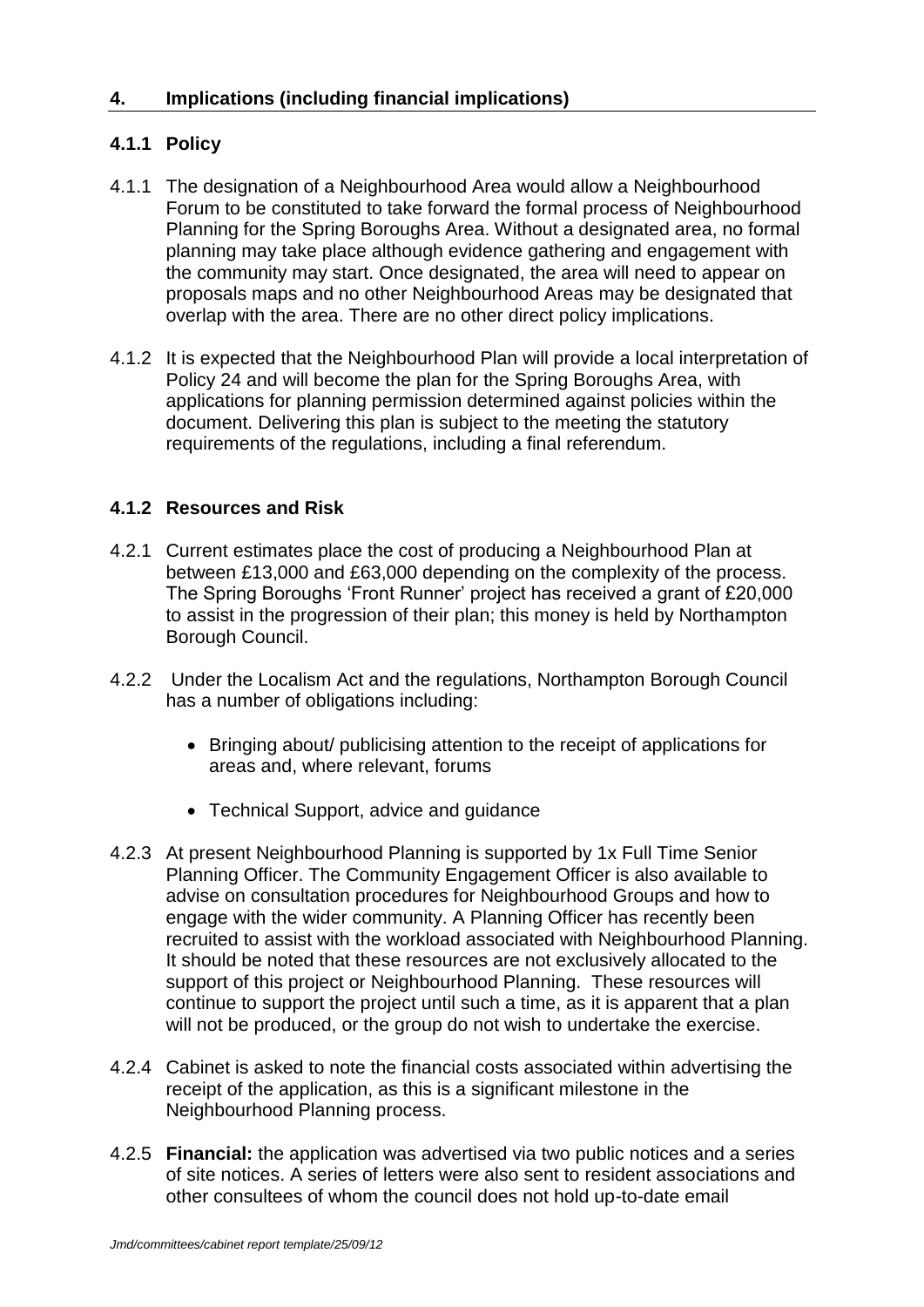addresses for. It is estimated that this element had a one-off cost of around £350. This cost has been met by the Neighbourhood Planning budget (Planning Policy) as it is a statutory duty on the council and represents costs that would need to met, regardless of the front-runner status of the project. Under Option 1, the re-consultation of the area will be run concurrently with the application for the Neighbourhood Forum minimising financial outlay.

- 4.2.6 **Staff:** It is estimated that advertising the current application required around 36 hours of staff support. It is anticipated that the monies for staff time will be recoverable from DCLG upon successful designation of a Neighbourhood Plan Area.
- 4.2.7 It should be noted that Spring Boroughs was one of the first applications in the country and therefore it was not possible to use good practice from other areas. Much of the Officer time was dedicated to drafting templates that may be used for future applications, such as the response form and the letter. Officer time for future consultations may be significantly reduced.

#### **4.3 Legal**

- 4.3.1 Within Part 61G of the Localism Act the council is required to designate an area that is suitable for the purposes of Neighbourhood Planning. It is not considered lawful to refuse the current application. However, it is noted that there is no time-limit in which the council must make a decision and, therefore, to address the concerns outlined relating to community engagement, the council are seeking to defer the designation of the area until such time that a forum is ready to take forward the plan.
- 4.3.2 It is recognised that the designation of a Neighbourhood Area enables the next stages of the Neighbourhood Planning Process to be undertaken. As set out within the Localism Act (4B (3(1)) Northampton Borough Council has a statutory obligation to provide assistance to all groups who wish to undertake a Neighbourhood Plan. To refuse assistance to groups, or to not secure a Neighbourhood Area Designation or the Forum, following submission of an application, could be considered unlawful.
- 4.3.3 For each of the Neighbourhood Plans, the Council will need to appoint a suitably qualified person to undertake the examination. The Council will need to ensure that it acts on advice and ensures that the Neighbourhood Plan is legally compliant and has been produced in accordance with the regulations. This will include assessing the validity of the applications and the securing of the Neighbourhood Area. Northampton Borough Council will also be expected to conduct the referendum, in accordance with the relevant legislation. The extent of the area for the referendum will be subject to the advice of the examiner and legal advice will be sought on these aspects in due course.
- 4.3.4 It should be noted that there are no parish councils operating within Castle Ward and, the petition received as part of the Stage 1 Community Governance Review did not receive enough support to proceed to Stage 2. However, the proposal for St James area will progress to Stage 2 and therefore attention should be drawn to the requirement to ensure that no part of the designated area includes any of the land that may fall under the powers of a parish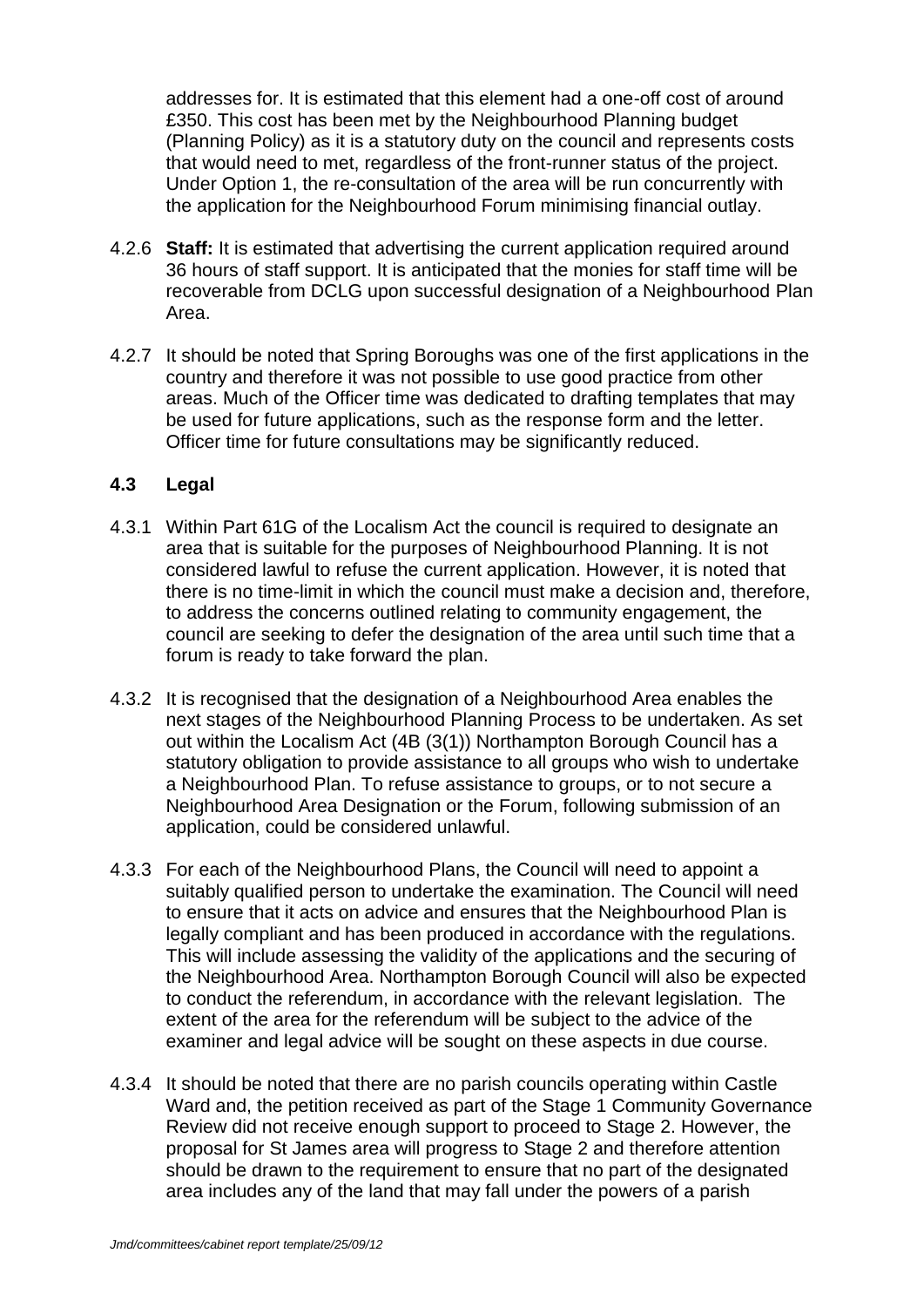council. This is because, under the regulations and act, where land falls within any part of a parish council the parish council must take the plan forward.

# **4.4 Equality**

- 4.4.1 In terms of publicising an application, a standard process was undertaken as though it were a planning application. It was considered important at this stage to try to implement a standard approach to publicising the receipt of an application to separate the process of preparing a plan (by the community) and Northampton Borough Council"s formal role in the plan"s examination and preparation. It should be noted that the obligation to bring about awareness to the process of Neighbourhood Planning and what it could achieve rests with the community groups themselves. One of the major learning points of this process was the extent to which the public and organisations looked to the council to explain and justify they area and the intent to produce a plan; this will be reported to DCLG.
- 4.4.2 The designation or deferral of the designation for a Neighbourhood Area itself does not have any direct equality implications. However, the overall Neighbourhood Planning process has been scoped and full assessments will need to be carried out at various stages including constituting the forum and ensuring wider input into the plan making process. It is considered that overall, developing the plan could have significant positive impacts on the protected characteristics of race, gender, belief and income.

#### **4.5 Consultees (Internal and External)**

- 4.5.1 Following legal advice, the consultation period for the application ran between Thursday 17<sup>th</sup> May and Friday 6<sup>th</sup> July. This met the regulatory requirement of "not less than six weeks" and included additional days to allow for the bank holidays (Jubilee Weekend).
- 4.5.2 Attention was drawn to the application via emails and letters, a series of site notices, a dedicated section on the website (under the planning policy consultation area) and public notices around the Spring Boroughs estate and the "deposit" of copies for inspection at local libraries and the Guildhall onestop-shop.
- 4.5.3 It should be noted that it is not the Council"s duty to explain what the application is or why a Neighbourhood Plan is being progressed for this area, merely to draw attention to the fact that an application for designation has been received.
- 4.5.4 A total of 7 no. responses were received in connection with the consultation. Of these, 6 no. responses were received during the consultation period and 1 no. response was received late.
- 4.5.5 As one of the first applications for designation, the consultation process was formal. This is because, in addition to meeting the statutory requirements, it was intended as a learning exercise.